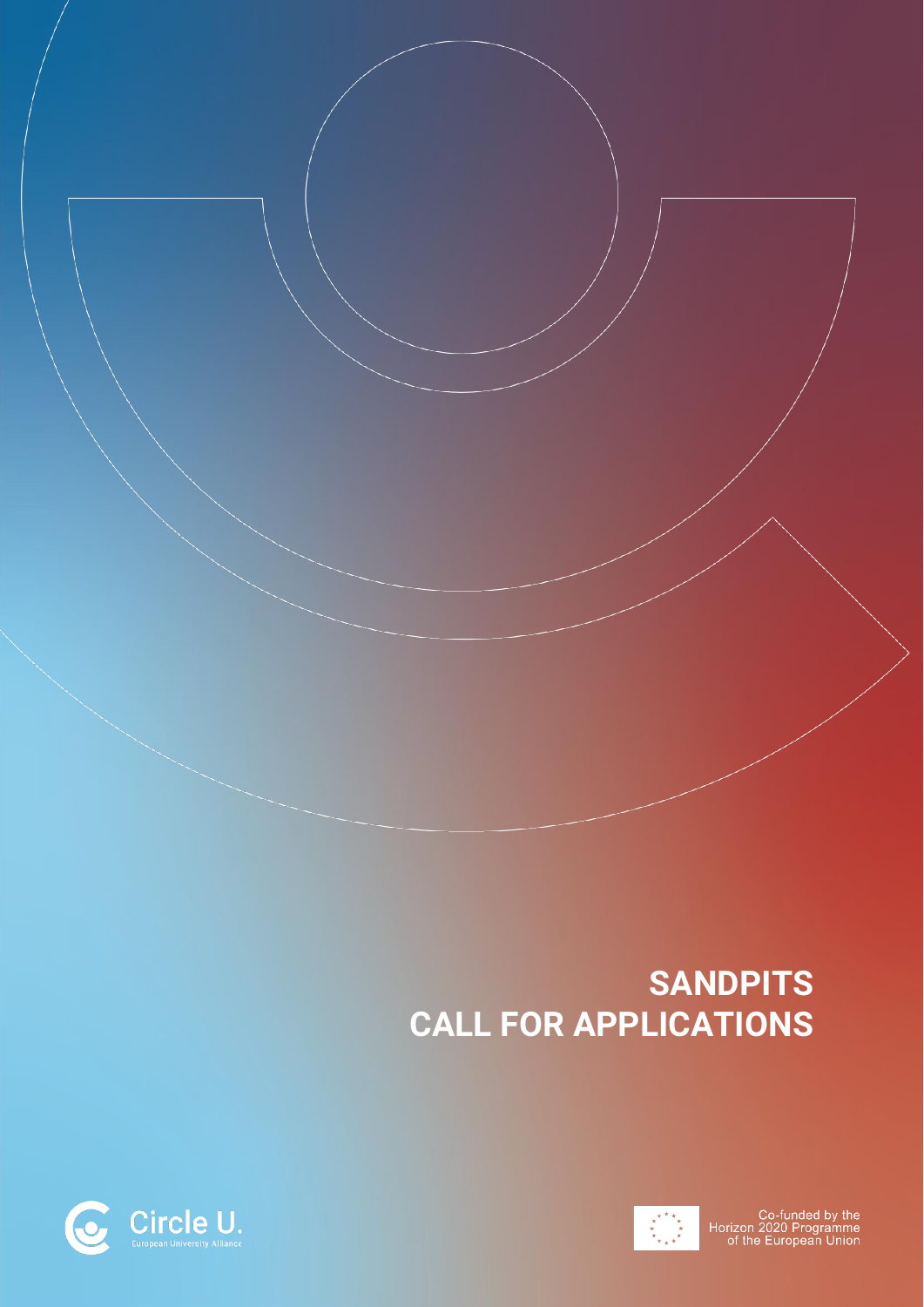



### CALL FOR APPLICATIONS

*This project has received funding from the European Union's Horizon 2020 research and innovation programme under grant agreement No 101035814*

**Circle U. Sandpits** offer an exciting opportunity to gather **junior and senior researchers and Ph.D. students** from Circle U. partner universities as well as **stakeholders beyond academia**. The goal of the **Circle U. Sandpits** is to encourage the emergence of interdisciplinary projects through sharing and collective brainstorming, under the guidance of professional moderators.

**The first Circle U. Sandpit 2022** will consist in 2 two-day residential workshops in **Louvain-la-Neuve (Belgium)** on **September 12-13** and on **November 23-24**, **2022**. Researchers from Circle U. are welcome to apply.

## ABOUT THE CIRCLE U. SANDPITS

Inter- and transdisciplinary research depends on networking and **collective approaches** to problem-oriented research. This requires new enabling tools to bring stakeholders together and foster a co-creation mindset.

The **Circle U. Sandpits** offer an innovative tool to foster interdisciplinarity and to connect internal and external stakeholders. The aim is to bring together **21 participants** (junior and senior researchers and Ph.D. students **from at least three Circle U. universities**) and **stakeholders outside academia**, including Circle U. [associated partners.](https://www.circle-u.eu/about/associated-partners/)

The first workshop will gather internal and external stakeholders in a **residential workshop** (called a "Sandpit") in order to encourage the emergence of interdisciplinary projects related to the Circle U. Knowledge [Hubs](https://www.circle-u.eu/initiatives/knowledge-hubs/) (Democracy, Climate and/or Global Health). Typically, a Sandpit implies that there is no specific theme at the start, but a professional facilitator promotes interactions among participants to help bring out initiatives and research topics, as well as identify potential threats and barriers.

The second workshop will then be organized to **develop and support the most promising ideas** that have emerged to turn them into concrete project proposals to be submitted to external funding bodies.

All the costs related to the participation in the Sandpits (travel, accommodation, and subsistence) will be covered by the Circle U. Alliance. Please note that any eventual childcare requirements of the applicants should not prevent them from applying. All requests in regard to the childcare arrangements will be discussed individually with the concerned applicants.

In 2022, the first **Circle U. Sandpit** will be held at the Université catholique de Louvain (Belgium) on **September 12-13** and on **November 23- 24, 2022**.

#### **ELIGIBILITY**

The Sandpits are **open to junior and senior researchers and Ph.D. students** from one of the Circle U. universities involved\*, as well as to **stakeholders beyond academia**, including Circle U[. associated partners.](https://www.circle-u.eu/about/associated-partners/) There are no research area, age, career stages, or nationality restrictions.

(\*Aarhus University, Humboldt University, King's College London, UCLouvain, Université Paris Cité, University of Belgrade, University of Oslo)